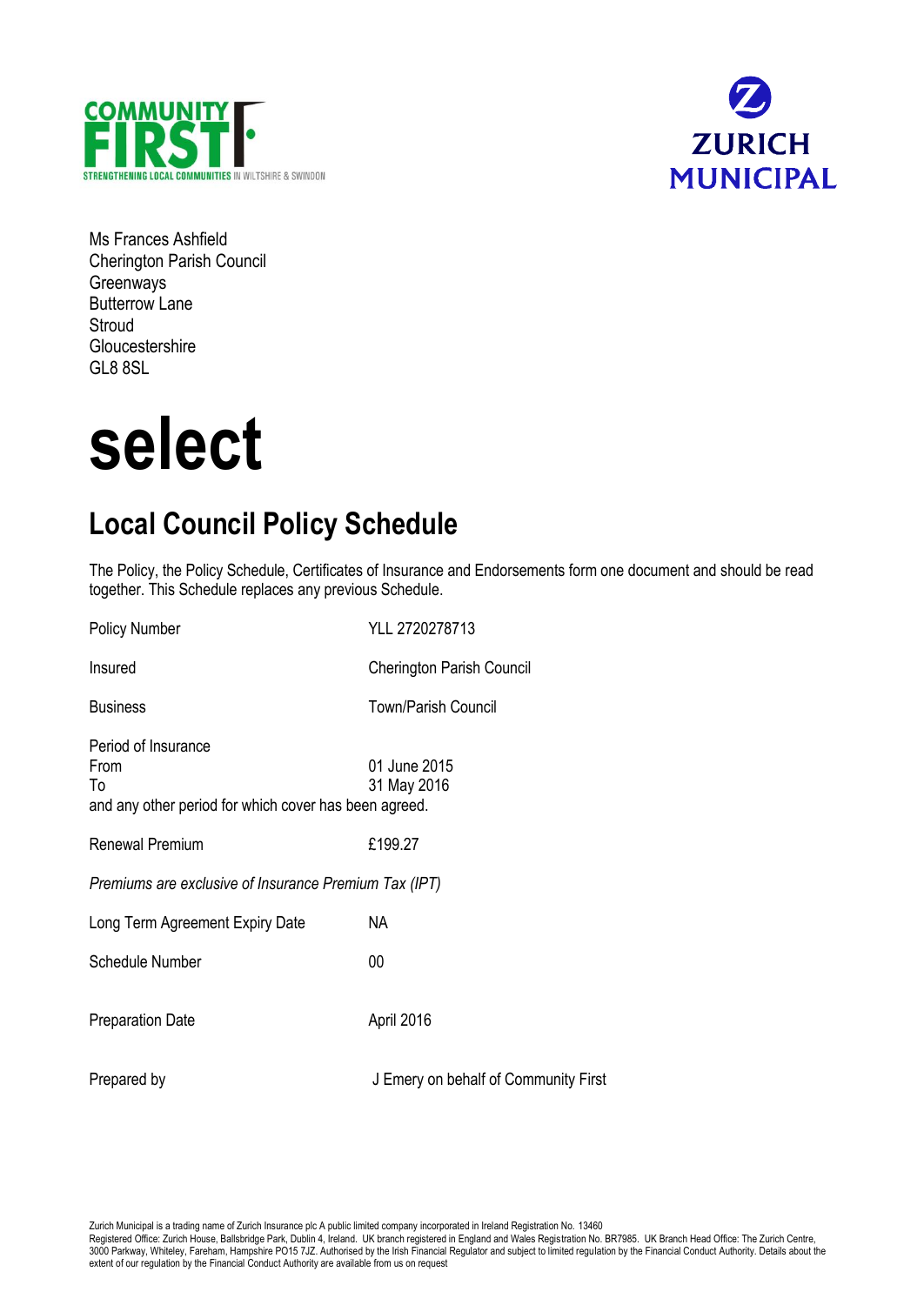# *Page 2 of 9* **PART A – Material Damage Not Operative**

**Insured Perils:** 1, 2, 3, 4, 5, 6, 7, 8, 9, 10, 11, 12, 13, 14, 15 & 16

| <b>Table Headings</b> |                                                                                                                                |
|-----------------------|--------------------------------------------------------------------------------------------------------------------------------|
| Contents (a)          | Furniture, fixtures, fittings and tenants improvements                                                                         |
| Contents (b)          | Other Contents and consumable stock not specified below including printed books and unused<br>stationery                       |
| Contents (c)          | Computer Equipment, other office equipment and sports equipment                                                                |
| Contents (d)          | Televisions, audio-visual and photographic equipment (excluding videos), beer, wine, spirits, tools and<br>gardening equipment |
| Contents (e)          | Tobacco                                                                                                                        |
| Contents (f)          | Camcorders, videos and gaming machines                                                                                         |
| Contents (g)          | Civic Regalia                                                                                                                  |

**Sums Insured**

| <b>Premises Address</b> | <b>Buildings</b><br>Sum<br><b>Insured</b> | Rent | s(a) | s(b) | s(c) | Loss of   Content   Content   Content   Content   Content   Content   Content  <br>s(d) | s(e) | s(f) | s(g) |
|-------------------------|-------------------------------------------|------|------|------|------|-----------------------------------------------------------------------------------------|------|------|------|
|                         |                                           |      |      |      |      |                                                                                         |      |      |      |
|                         |                                           |      |      |      |      |                                                                                         |      |      |      |
|                         |                                           |      |      |      |      |                                                                                         |      |      |      |
|                         |                                           |      |      |      |      |                                                                                         |      |      |      |
|                         |                                           |      |      |      |      |                                                                                         |      |      |      |

#### **Excesses:**

The following Excesses apply to each and every loss arising in respect of each and every separate premises:<br>Accidental Damage, Theft<br>100 Accidental Damage, Theft Malicious Damage, Storm or Flood, Escape of Water, Falling Trees or Branches £250<br>Subsidence Subsidence  $£1,000$ 

**Operative Endorsements**: 1, 2 & 3 *(see pages 30 -32)*

# **PART B – Business Interruption**

**Cover:** Loss of Data – Reconstitution of computer records and rewriting of manual records **Indemnity Period:** 12 Months **Sum Insured:** £500 **Insured Perils:** 1, 2, 3, 4, 5, 6, 7, 8, 9, 10, 11, 12, 13, 14, 15 & 16

# **PART C – All Risks**

**Office Contents (at Clerks Home) Sum Insured: £2,500 Excess:** £100 applicable to each and every loss

#### **Additional Items**

Where no premises address is shown, the item is not based at one location and cover is provided anywhere within the Territorial Limits.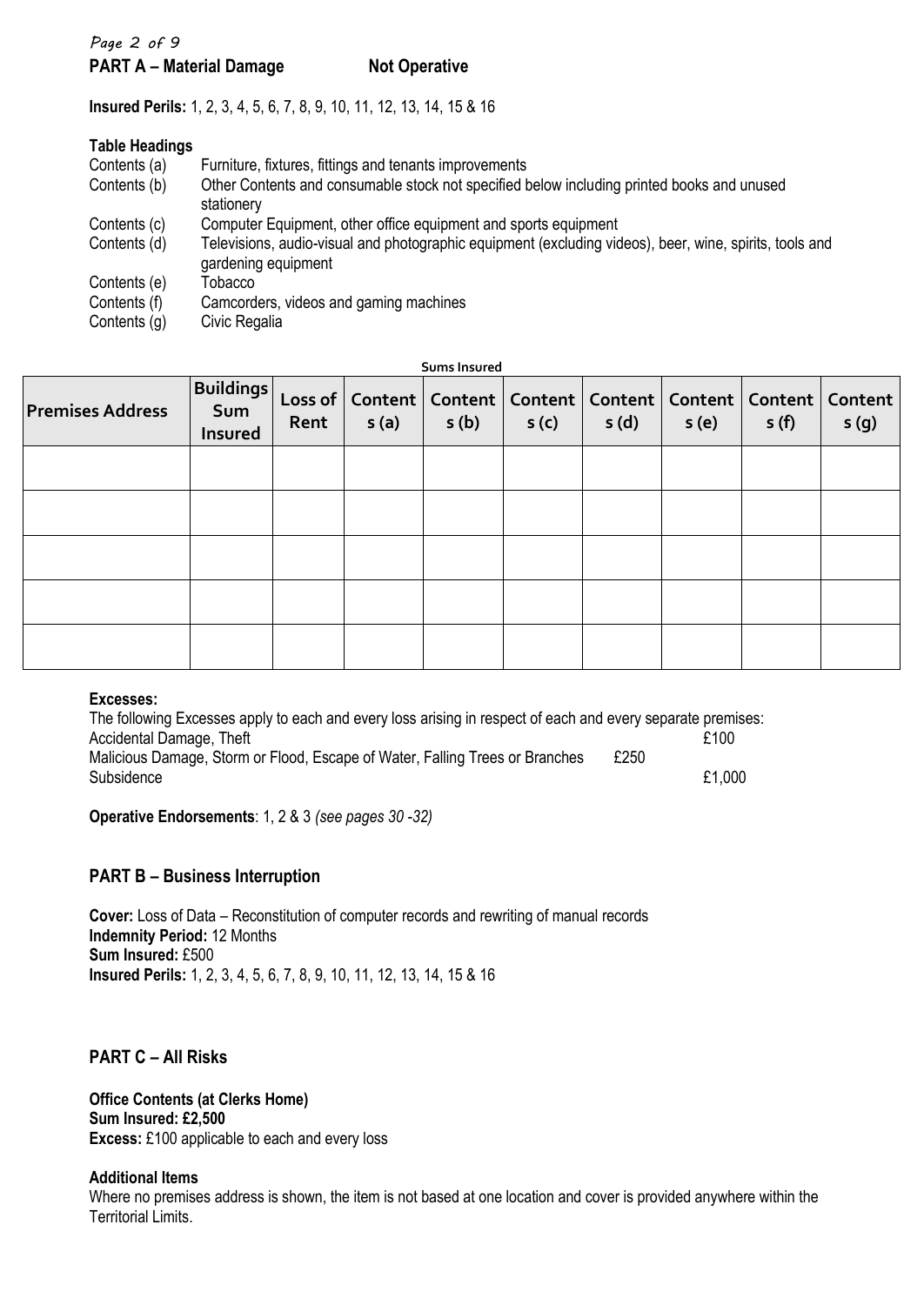| <b>Item Description</b> | Premises Address (if<br>applicable) | <b>Sum Insured</b> | <b>Excess</b> |
|-------------------------|-------------------------------------|--------------------|---------------|
| Stone Well Cover        |                                     | £8869              | £100          |
| Car Park Walls          |                                     | £5217              | £100          |
|                         |                                     | £                  | £100          |
|                         |                                     | £                  | £100          |
|                         |                                     | £                  | £100          |
|                         |                                     | £                  | £100          |
|                         |                                     | £                  | £100          |
|                         |                                     | £                  | £100          |

The excess stated in the above table applies to each and every loss.

**Operative Endorsements**: 1, 2 & 3 *(see pages 30 -32)*

# **PART D – Money**

|                                                                                                                                                              | Limit any<br>one loss |
|--------------------------------------------------------------------------------------------------------------------------------------------------------------|-----------------------|
| 1. Loss of Non-Negotiable MONEY in the situations specified in items<br>$2(a)$ , $2(b)$ , $2(c)(i)$ and $2(c)(ii)$ :                                         | £250,000              |
| 2. Loss of other MONEY:<br>(a) in transit in the custody of any MEMBER or EMPLOYEE or<br>in transit by registered post (limit £250), or in a Bank Night Safe | £2,000                |
| (b) in the private residence of any MEMBER or EMPLOYEE                                                                                                       | £100                  |
| (c) in the PREMISES<br>(i) in the custody of or under the actual supervision of any<br><b>MEMBER or EMPLOYEE</b>                                             | £2,000                |
| (ii) in locked safes or strongrooms                                                                                                                          | £2,000                |
| (iii) in locked receptacles other than safes or strongrooms                                                                                                  | £100                  |

**Excess:** £50 each and every loss

**Personal Accident Assault Limits:** Stated in Section 3(c) *(see page 33)*

# **PART E – Public Liability**

#### **Limit of Indemnity: £10,000,000**

**Excess:** £100 each and every claim in respect of Section 2(d)(ii)

#### **Operative Endorsements**:

1. Environmental Clean Up Costs**.** The following Special Definitions are added to Section 1: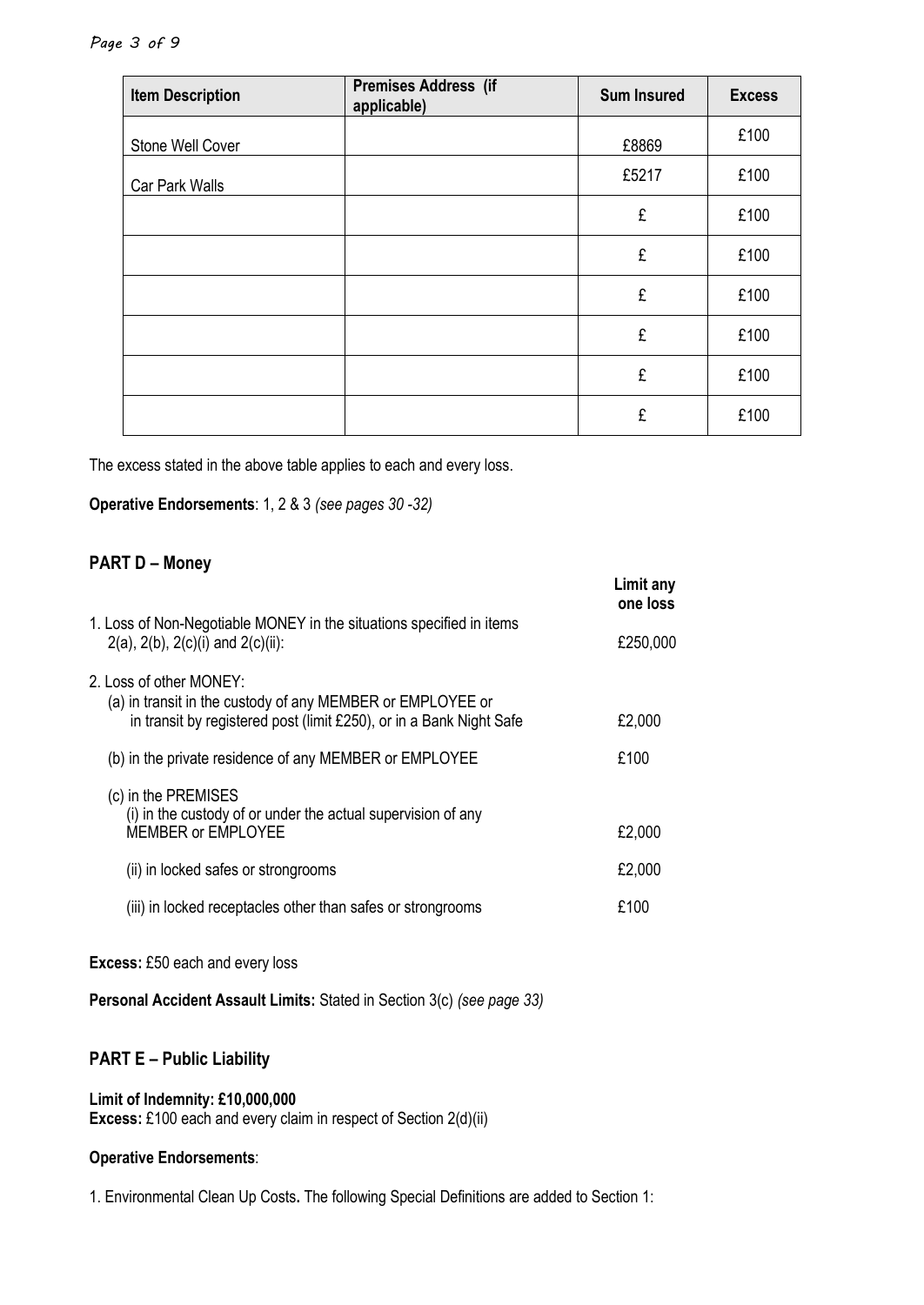#### *Page 4 of 9*

#### **Clean Up Costs**

- a) Testing for or monitoring of Pollution or Contamination
- b) the costs of Remediation required by any Enforcing Authority to a standard reasonably achievable by the methods available at the time that such Remediation commences.

#### **Remediation**

Remedying the effects of Pollution or Contamination including primary, complementary and compensatory actions as specified in the Environmental Damage (Prevention and Remediation) Regulations 2009.

#### **Enforcing Authority**

Any government or statutory authority or body implementing or enforcing environmental protection legislation within the **territorial limits**.

#### **Cover**

With effect from 01 July 2009 or the inception of the policy if later, the **insurer** will indemnify the **insured** in respect of all sums including statutory debts that the **insured** is legally liable to pay in respect of Clean Up Costs arising from environmental damage caused by Pollution or Contamination where such liability arises under an environmental directive, statute or statutory instrument.

Provided always that:

- a) liability arises from Pollution or Contamination caused by a sudden, identifiable, unintended and unexpected incident which takes place in its entirety at a specific time and place during the Period of Insurance. All Pollution or Contamination which arises out of one incident shall be deemed to have occurred at the same time such incident takes place
- b) the **insurer**'s liability under this Extension shall not exceed £1,000,000 for any one occurrence and in the aggregate in any one Period of Insurance and will be the maximum the **insurer** will pay inclusive all costs and expenses. This limit will form part of and not be in addition to the Limit of Indemnity stated in the Schedule
- c) immediate loss prevention or salvage action is taken and the appropriate authorities are notified

#### **Exclusions**

The **insurer** shall be under no liability:

- 1. in respect of Clean up Costs for **damage** to the I**nsured's** land, premises, watercourse or body of water whether owned, leased, hired, tenanted or otherwise in the **insured's** care, custody or control
- 2. for **damage** connected with pre-existing contaminated property
- 3. for **damage** caused by a succession of several events where such individual event would not warrant immediate action
- 4 in respect of removal of any risk of an adverse effect on human health on the Insured's land, premises, watercourse or body of water whether owned, leased, hired, tenanted or otherwise in the **insured's** care, custody or control
- 5. in respect of costs in achieving an improvement or alteration in the condition of the land, atmosphere or any watercourse or body of water beyond that required under any relevant and applicable law or statutory enactment at the time Remediation commences
- 6. in respect of costs for prevention of imminent threat of environmental damage where such costs are incurred without there being Pollution or Contamination caused by a sudden, identifiable, unintended and unexpected incident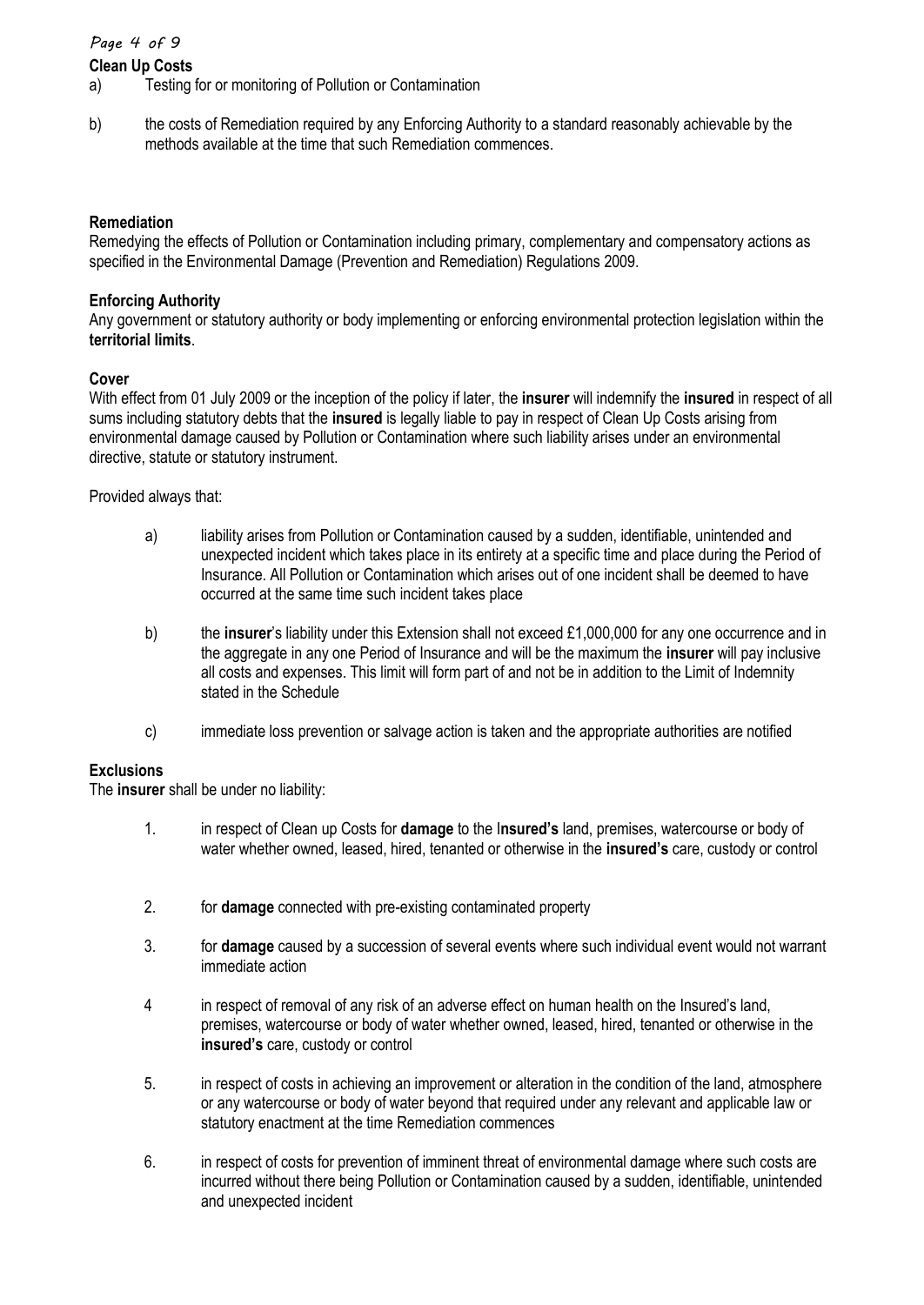#### *Page 5 of 9*

- 7. for **damage** resulting from an alteration to subterranean stores of groundwater or to flow patterns
- 8. in respect of costs for the reinstatement or reintroduction of flora or fauna
- 9. for **damage** caused deliberately or intentionally by the **insured** or where they have knowingly deviated from environmental protection rulings or where the **insured** has knowingly omitted to inspect, maintain or perform necessary repairs to plant or machinery for which they are responsible
- 10. in respect of fines or penalties of any kind
- 11. for **damage** caused by the ownership or operation on behalf of the **insured** of any mining operations or storage, treatment or disposal of waste or waste products other than caused by composting, purification or pre-treatment of waste water
- 12. for **damage** which is covered by a more specific insurance policy
- 13. for **damage** caused by persons aware of the defectiveness or harmfulness of products they have placed on the market or works or other services they have performed
- 14. for **damage** caused by disease in animals belonging to or kept or sold by the **insured**.
- 2. Section 13 Exclusion 2 b) is amended to read as:

exemplary or punitive damages awarded by any Court of Law outside the **territorial limits.**

3. The following Section is added:

#### **Section 15 - Corporate Manslaughter and Corporate Homicide Act 2007**

The **insurer** will indemnify the **insured** against legal costs and expenses incurred with the **insurer's** prior written consent in defending any criminal prosecution including an appeal against a conviction arising from any such prosecution and or investigations connected with a charge of corporate manslaughter or corporate homicide under the Corporate Manslaughter and Corporate Homicide Act 2007 or any equivalent legislation in the Isle of Man or the Channel Islands committed or alleged to have been committed during the Period of Insurance in the course of the **business**.

Provided that:

- a) the **insurer's** total liability under this Section will not exceed in the aggregate the sum specified in the Schedule as the Limit of Indemnity in any one period of insurance. This limit will form part of and not be in addition to the Limit of Indemnity specified in the Schedule
- b) this Section will only apply to proceedings brought in Great Britain, Northern Ireland, the Isle of Man or the Channel Islands
- c) the **insurer** must consent in writing to the appointment of any solicitor or counsel who are to act for and on the **insured's** behalf
- d) the **insured** will give to the **insurer** immediate notice of any summons or other process served upon the **insured** which may give rise to proceedings under this Section
- e) in relation to any appeal counsel has advised there are strong prospects of such appeal succeeding
- f) the **insurer** will not be liable for:

i)any deliberate or intentional criminal act committed by the **insured** giving rise to a corporate manslaughter or corporate homicide charge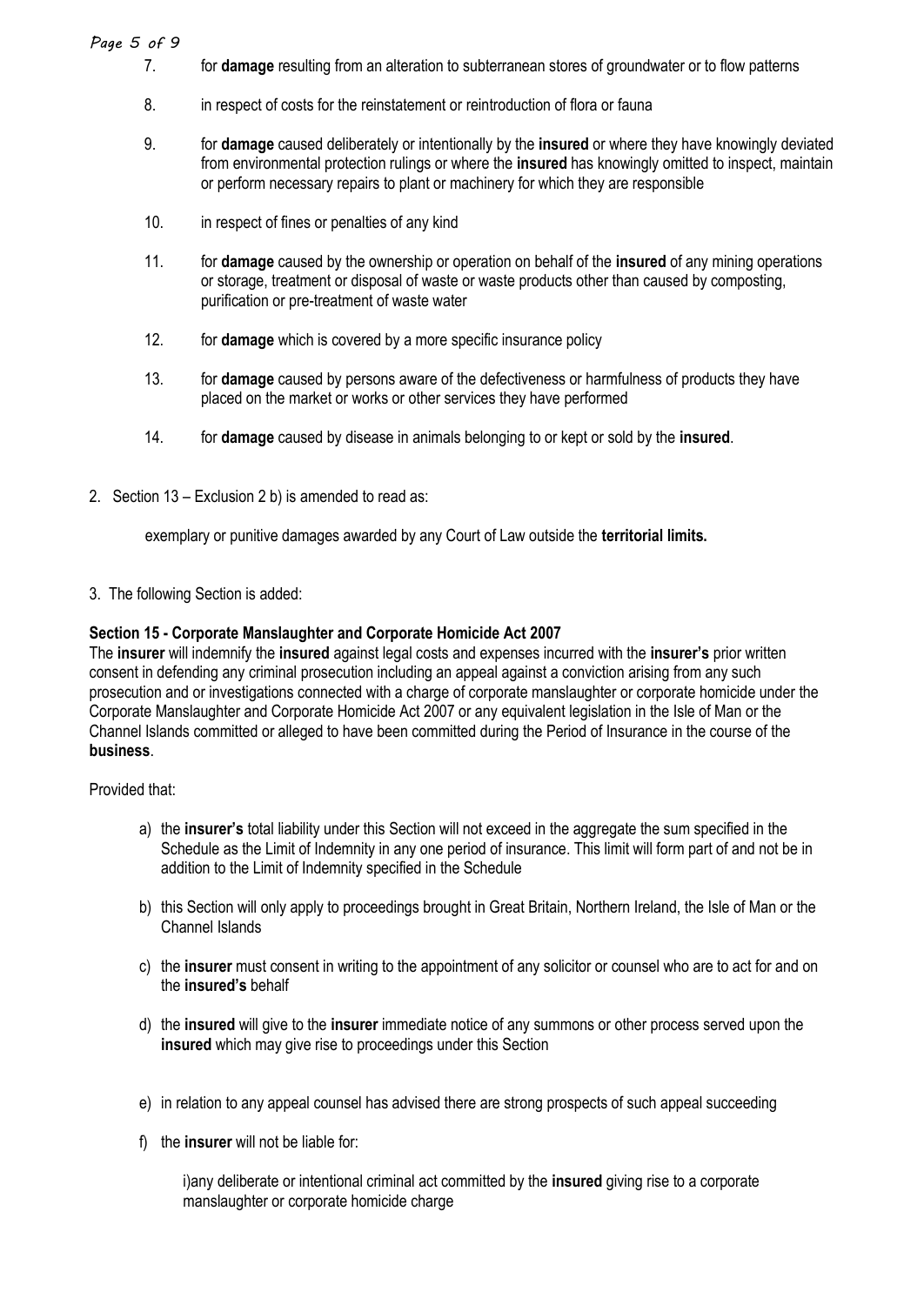#### *Page 6 of 9*

ii)fines or penalties of any kind

iii) the defence of any criminal proceedings brought or in an appeal against conviction arising from such proceedings in respect of a breach of:

- 1) the Health and Safety at Work, etc Act 1974 or any regulations made thereunder
- 2) the Consumer Protection Act 1987 or any regulations made thereunder

iv) defence costs available from any other source or provided by any other insurance or where but for the existence of this Section indemnity would have been provided by such other source or insurance

g) where the **insurer** has already indemnified the **insured** in respect of legal costs or expenses incurred in the defence of any criminal proceedings arising out of the same cause or occurrence which gave rise to the charge of and or investigation connected with corporate manslaughter or corporate homicide under another section of the policy the amount paid under that section will be taken into account in arriving at the **insurer's** liability payable under this Section.

4. It is agreed that that Section 13 Exclusion 10 of this Part shall not apply to any discharge, release or escape of legionella from any **premises** owned or operated by the **insured** subject to:

- a) a regular risk assessment being carried out of all water systems to assess the risk of legionella and the suitable management of any risk of legionella being identified in the risk assessment; and
- b) compliance with the Health and Safety Commission's Approved Code of Practice entitled "Legionnaires disease The control of legionella bacteria in water systems"; and
- c) details having been supplied by the **insured** to the **insurer** of the number of **premises** owned or operated by the **insured** where cooling towers, evaporative condensers and/or other apparatus giving rise to an increased risk of legionella are present; and
- d) details having been supplied by the **insured** to the **insurer** of all incidents of legionellosis having occurred at any **premises** owned or operated by the **insured** in the last ten years.

All Pollution or Contamination which arises out of or as a consequence of any discharge, release or escape of legionella from any **premises** owned or operated by the **insured** shall be deemed to have occurred on the date that the **insured** first become aware of circumstances which have given or may give rise to such Pollution or Contamination.

This Part shall not apply to any claim arising from Pollution or Contamination which arises out of or as a consequence of any discharge, release or escape of legionella from any **premises** owned or operated by the **insured** if before the current Period of Insurance the **insured** had become aware of circumstances which have given or may give rise to such Pollution or Contamination.

The **insurers** total liability for Pollution or Contamination, including the indemnity provided by this endorsement, which is deemed to have occurred during the Period of Insurance will not exceed in the aggregate the sum specified in the Schedule as the Limit of Indemnity.

The **insured** shall give notice in writing to the **insurer** immediately on becoming aware of circumstances which have given or may give rise to a claim under this endorsement.

#### **PART F – Hirers' Liability**

#### **Limit of Indemnity:** £2,000,000

**Excess:** £100 each and every claim for damage to the premises or contents caused other than by fire or explosion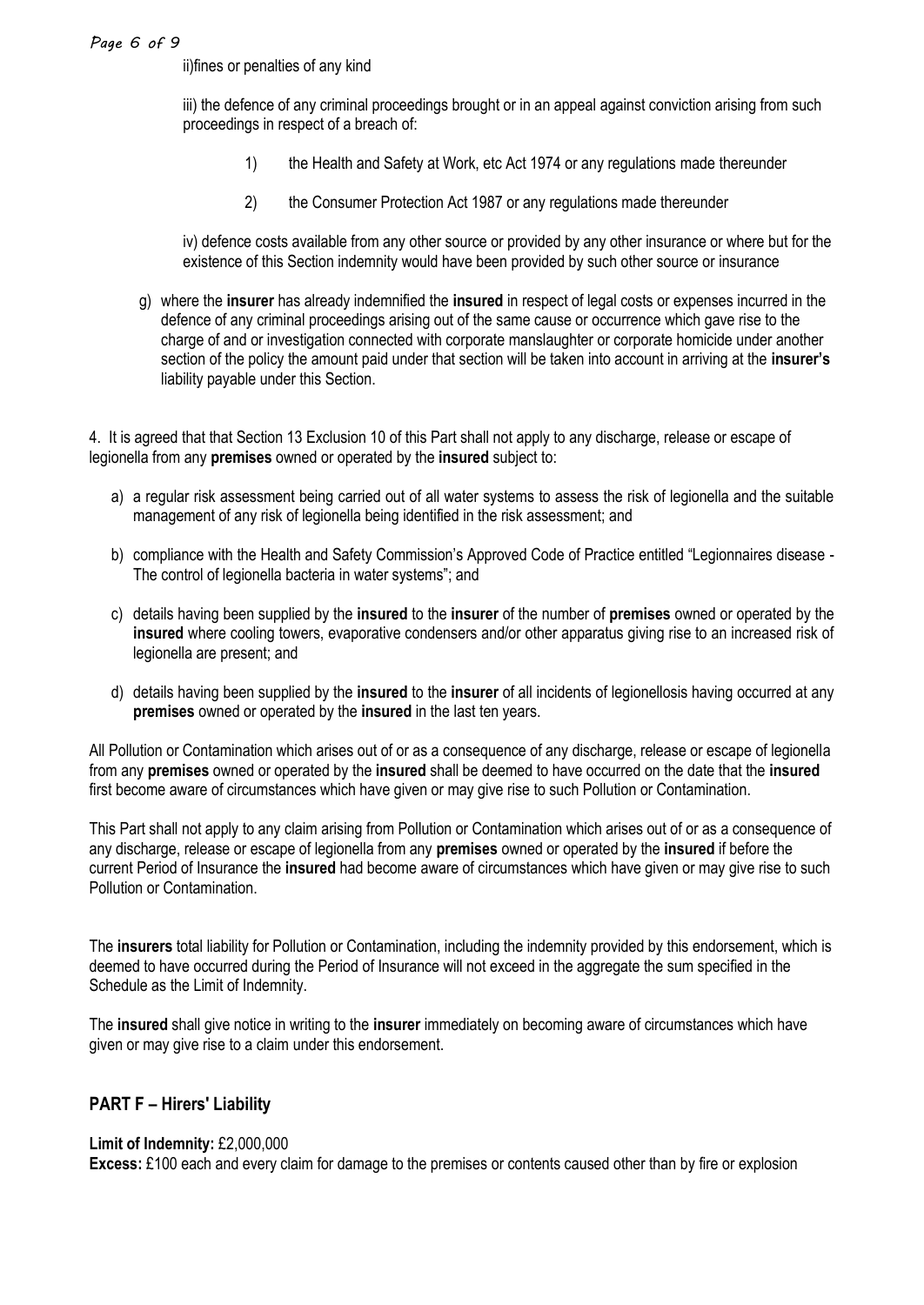#### *Page 7 of 9*

### **PART G – Employers Liability**

#### **Limit of Indemnity:** £10,000,000

#### **Operative Endorsements**:

1. The following Section is added.

#### **Section 8 – Corporate Manslaughter and Corporate Homicide Act 2007**

The **insurer** will indemnify the **insured** against legal costs and expenses incurred with the **insurer's** prior written consent in defending any criminal prosecution including an appeal against such a conviction arising from any such prosecution and or investigations connected with a charge of corporate manslaughter or corporate homicide under the Corporate Manslaughter and Corporate Homicide Act 2007 or any equivalent legislation in the Isle of Man or the Channel Islands committed or alleged to have been committed during the Period of Insurance in the course of the **business**.

Provided that:

- a) The **insurer's** total liability under this Section will not exceed in the aggregate the sum specified in the Schedule as the Limit of Indemnity in any one period of insurance. This limit will form part of and not be in addition to the Limit of Indemnity specified in the Schedule
- b) this Section will only apply to proceedings brought in Great Britain, Northern Ireland, the Isle of Man or the Channel Islands
- c) the **insurer** must consent in writing to the appointment of any solicitor or counsel who are to act for and on the **insured's** behalf
- d) the **insured** will give to the **insurer** immediate notice of any summons or other process served upon the **insured** which may give rise to proceedings under this Section
- e) in relation to any appeal counsel has advised there are strong prospects of such appeal succeeding
- f) the **insurer** will not be liable for:
	- i) any deliberate or intentional criminal act committed by the **insured** giving rise to a corporate manslaughter or corporate homicide charge
	- ii) fines or penalties of any kind
	- iii) the defence of any criminal proceedings brought or in an appeal against conviction rising from such proceedings in respect of breach of:
		- 1) the Health and Safety at Work, etc,. Act 1974 or any regulations made thereunder
		- 2) the Consumer Protection Act 1987 or any regulations made thereunder
	- iv) defence costs available from any other source or provided by any other insurance or where but for the existence of this Section indemnity would have been provided by such other source or insurance
- g) where the **insurer** has already indemnified the **insured** in respect of legal costs or expenses incurred in the defence of any criminal proceedings arising out of the same cause or occurrence which gave rise to the charge of an or investigation connected with corporate manslaughter or corporate homicide under another section of the policy the amount paid under that section will be taken into account in arriving at the **insurer's** liability payable under this Section.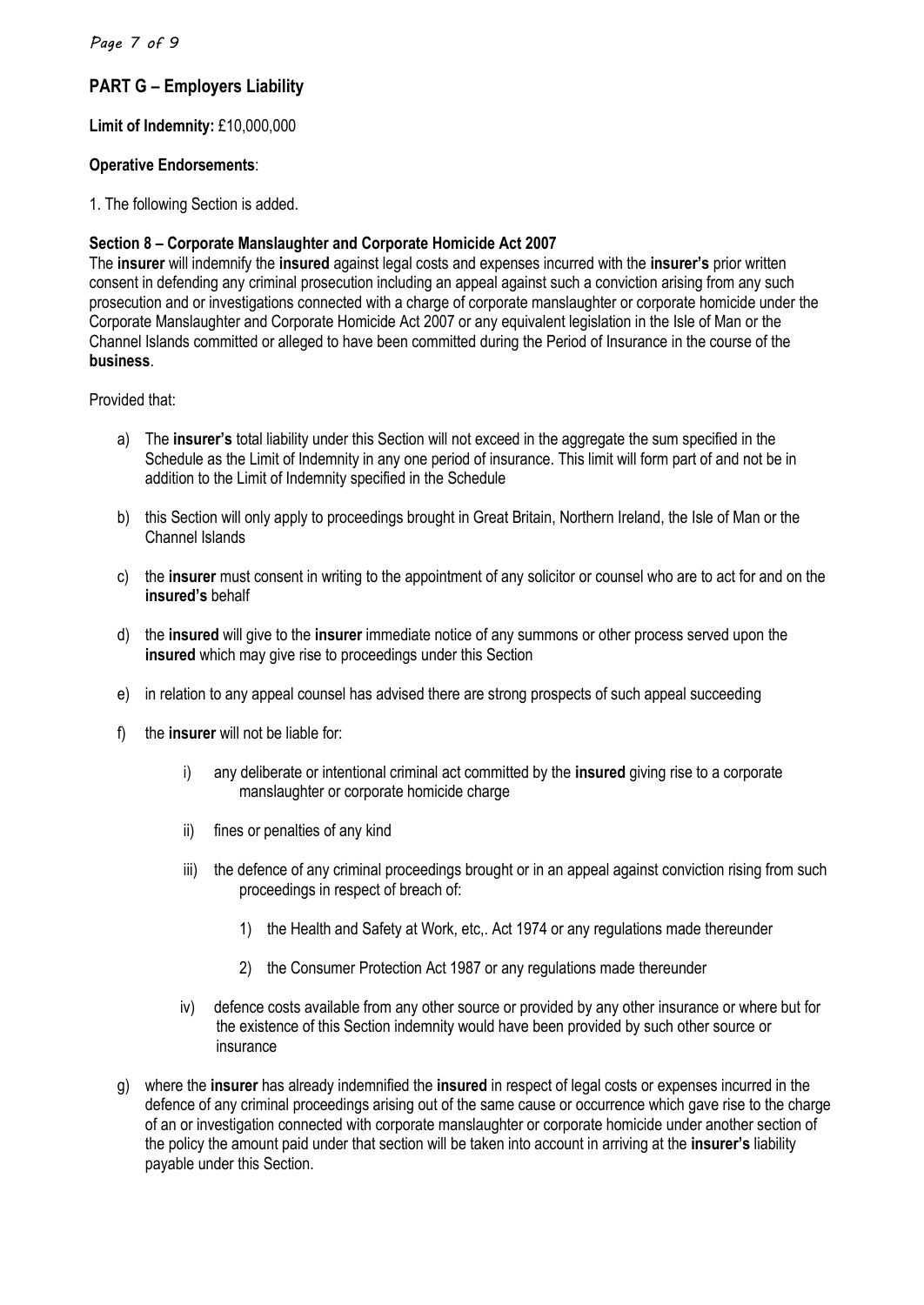#### *Page 8 of 9*

#### **PART H – Libel and Slander**

**Sum Insured:** £250,000 **Excess:** 10% each and every claim or £1,000 whichever is the lower

# **PART N – Employee Dishonesty**

**Persons Guaranteed:** All Members and Employees **Sum Insured: £25,000 Excess:** £100 each and every loss

#### **PART O – Personal Accident**

Cover is limited to £500,000 any one person and £2,000,000 any one incident.

#### **Persons Insured:**

| <b>Employees</b><br>Capital Sum<br><b>Weekly Sum</b><br>Cover         | Sections 2 and 3 - Accident and Assault Cover | £25,000<br>£100 |
|-----------------------------------------------------------------------|-----------------------------------------------|-----------------|
| <b>Volunteers</b><br>Capital Sum<br><b>Weekly Sum</b><br>Cover        | Sections 2 and 3 - Accident and Assault Cover | £25,000<br>£100 |
| <b>Committee Members</b><br>Capital Sum<br><b>Weekly Sum</b><br>Cover | Sections 2 and 3 - Accident and Assault Cover | £25,000<br>£100 |

# **PART P – Legal Expenses**

The Claims Handling Agent is DAS Legal Expenses Insurance Company Limited.

| Section:                                                                           |                        |
|------------------------------------------------------------------------------------|------------------------|
| 3. Employment Disputes<br>(A) Legal Expenses<br>(B) Employment Compensation Awards | Operative<br>Operative |
| 4. Legal Defence                                                                   | Operative              |
| 5. Property and Personal Injury<br>(A) Personal Protection<br>(B) Personal Injury  | Operative<br>Operative |
| 6. Tax Protection                                                                  | Operative              |
| 7. Contract Disputes<br>(A) Standard Contract Cover - Contract Minimum £1,000.     | Not Operative          |
| 8. Statutory Licence Protection                                                    | <b>Not Operative</b>   |
| Limit of Indemnity:                                                                | £100,000               |